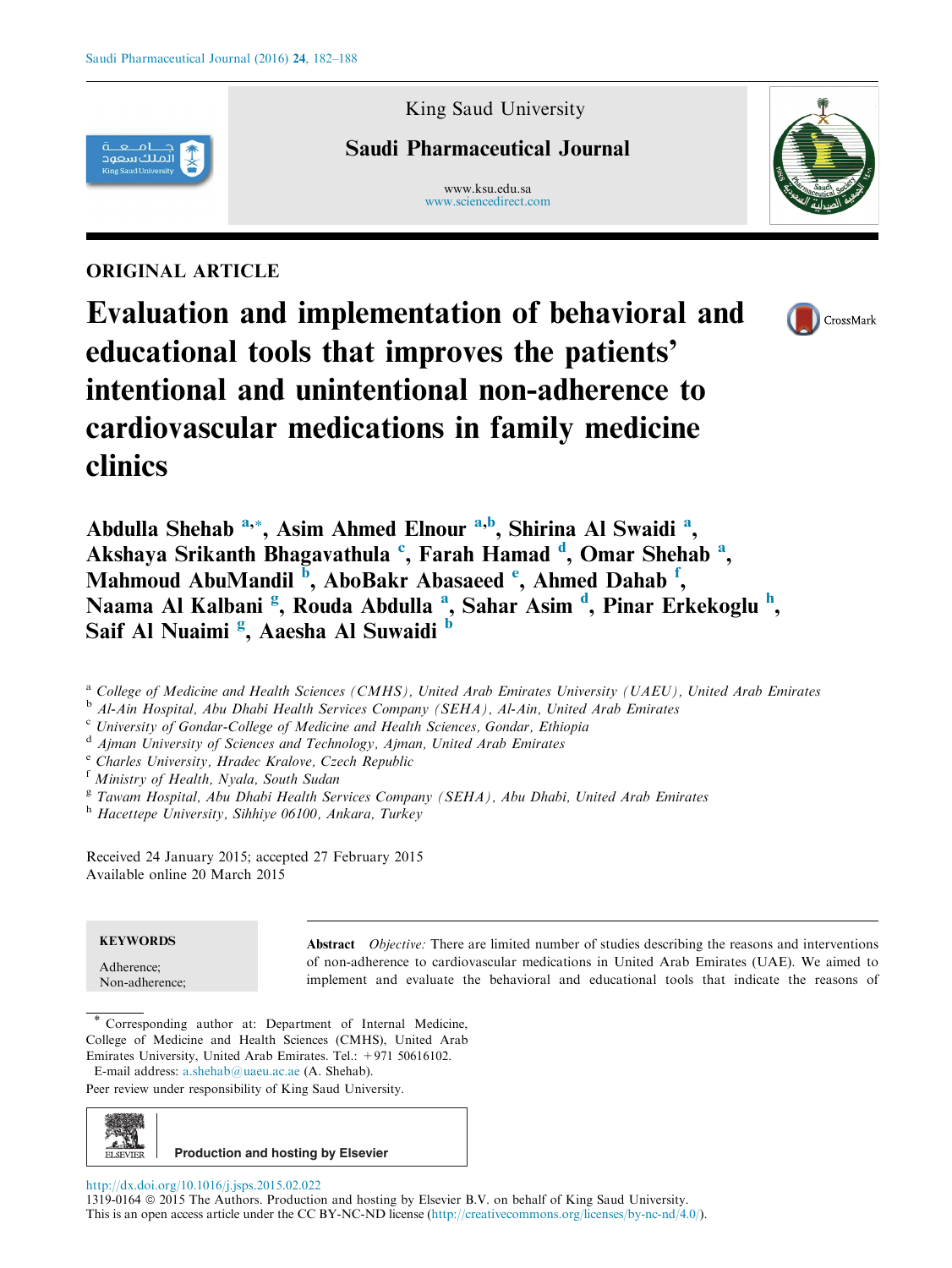Cardiovascular diseases; Cardiovascular medications non-adherence in patients with cardiovascular diseases and improve patient's adherence to their cardiovascular medications. Methods: In this prospective interventional study, we recruited patients  $(n = 300)$  with cardiovascular diseases from three family medicine clinics in Al Ain, UAE in 2010. We assessed patients' responses to a validated brief medication questionnaire (BMQ). Results: At the end of the study, we observed a significant improvement in adherence. When we compared pre- and post-interventions, the mean  $(\pm$  standard deviation, SD) score for non-adherence to current regimen were 4.1  $\pm$  0.2 vs. 3.0  $\pm$  0.3 (p = 0.034); indication of negative believes or motivational barriers scores was  $1.8 \pm 0.4$  vs.  $0.9 \pm 0.1$  ( $p = 0.027$ ); the indication of recall barrier scores was 1.6  $\pm$  0.1 vs. 0.8  $\pm$  0.1 (p = 0.014); and the indication of access barrier scores was  $1.6 \pm 0.2$  vs.  $0.7 \pm 0.2$  ( $p = 0.019$ ). Mean blood pressure, fasting blood glucose, glycosylated hemoglobin, low density lipoprotein and postprandial blood glucose decreased significantly  $(p < 0.01)$  post-intervention. *Conclusion:* We reported that implemented multifaceted tools targeting patients, provider and healthcare system have improved the adherence to cardiovascular medications. Our interventions managed to improve patients' clinical outcome via improving adherence to prescribed cardiovascular medications.

ª 2015 The Authors. Production and hosting by Elsevier B.V. on behalf of King Saud University. This is an open access article under the CC BY-NC-ND license ([http://creativecommons.org/licenses/by-nc-nd/4.0/\)](http://creativecommons.org/licenses/by-nc-nd/4.0/).

## 1. Introduction

''Cardiovascular disease (CVD)'' is an umbrella term referring to any disease affecting the heart and blood vessels. These diseases include hypertension, heart failure, coronary heart diseases and stroke. CVDs remain paramount cause of mortality globally ([World Health Organization, 2003](#page-6-0)). Several risk factors, including physiological, psychological, behavioral and social habits, are associated with CVDs. Hypertension remains the major risk factor associated with a progressive rise of blood pressure, myocardial infarction (MI), heart failure, chronic kidney disease, cognitive decline and premature death. Hence, the cardiovascular drugs are currently the most used group of drugs in the geriatric populations.

A major challenge in treating CVD is patients' lack of understanding of their health condition and adherence to the treatment. Besides, patients are resistant to modify their lifestyle and pharmacological regime that further leads to the development of vascular diseases, [\(Al-Qasem et al., 2011](#page-5-0)). Therefore, adherence describes all behaviors influencing patients' outcomes, such as medication-taking behavior, following dietary and lifestyle advice, vaccinations and obeying follow-up visits [\(LaFleur and Oderda, 2004; Osterberg and](#page-6-0) [Blaschke, 2005; Munger et al., 2007; Corrao et al., 2008;](#page-6-0) [Thom et al., 2006](#page-6-0)). The additional term persistence is applied to describe the duration of time from initiation to discontinuation of drug therapy. Adherence and persistence are classified as two dimensions of medication-taking behavior.

Non-adherence can indicate a variety of conditions, such as not following the prescribed medical plan in general or can be related to non-adherence with medications, diet, medical appointments or refusal to stop a dangerous habit (smoking, illicit drug or alcohol use). WHO stated that treatment non-adherence is as a major public health problem that may result in disease persistence ([Rasmussen et al., 2007\)](#page-6-0). A report by WHO estimated that average rate of adherence to medication is around 50% among patients suffering from chronic diseases in developed countries and it is assumed to be lower in developing countries [\(World Health Organization, 2003\)](#page-6-0). A recent review confirmed the existence of non-adherence to medication as a serious problem among patients with chronic diseases in the Middle East [\(Jackevicius et al., 2002](#page-6-0)). However, reported rates of non-adherence varied greatly, probably due to differences in definitions, measuring tools, study population, study design and predictors of adherence/non-adherence. Some barriers and predictors of non-adherence among patients in Middle East region were identified. However, the 19 studies included in this review did not provide consequential conclusions regarding the level of adherence ([Jackevicius](#page-6-0) [et al., 2002\)](#page-6-0). Hence, there is need for further research on the prevalence of non-adherence and barriers to medication adherence in order to identify type of interventions needed to improve treatment adherence, particularly in patients with complex chronic diseases.

On average, approximately half of patients do not adhere to prescribed treatment regimens [\(Beardon et al., 1993](#page-5-0)). Studies have shown that poor adherence to beta-blockers or statin in post-MI patients can lead to an increased risk of morbidity and mortality ([Kirking et al., 1995; Fincham and](#page-6-0) [Wertheimer, 1988](#page-6-0)). After MI, several strategies including early follow up and sending printed reminders to patients were proposed to improve adherence [\(Jackevicius et al., 2002](#page-6-0)). Studies on non-adherence found that 1–21% of prescriptions were unfilled or not claimed from hospital pharmacies [\(Craghead and Wartski, 1991; Skutnik and Katsanis, 1997](#page-6-0)). In other studies, non-adherence to medications has been shown to increase mortality and hospitalizations ([Jackevicius](#page-6-0) [et al., 2007; Jackevicius et al., 2008\)](#page-6-0).

The issue of adherence to cardiovascular medications is unique as most patients with CVDs were concomitantly having co-morbid conditions with evident poly-pharmacy. The problem of non-adherence to cardiovascular medications is of particular interest as it has direct impact on the disease management, prognosis and patient's quality of life. Medication adherence is not part of the electronic system neither incorporated in daily routine care in the United Arab Emirates (UAE).

To our knowledge, there is no any study which may provide insights on the adherence to cardiovascular medications in UAE. In the absence of relevant literature in our region, we aimed to conduct a study on the adherence of patients to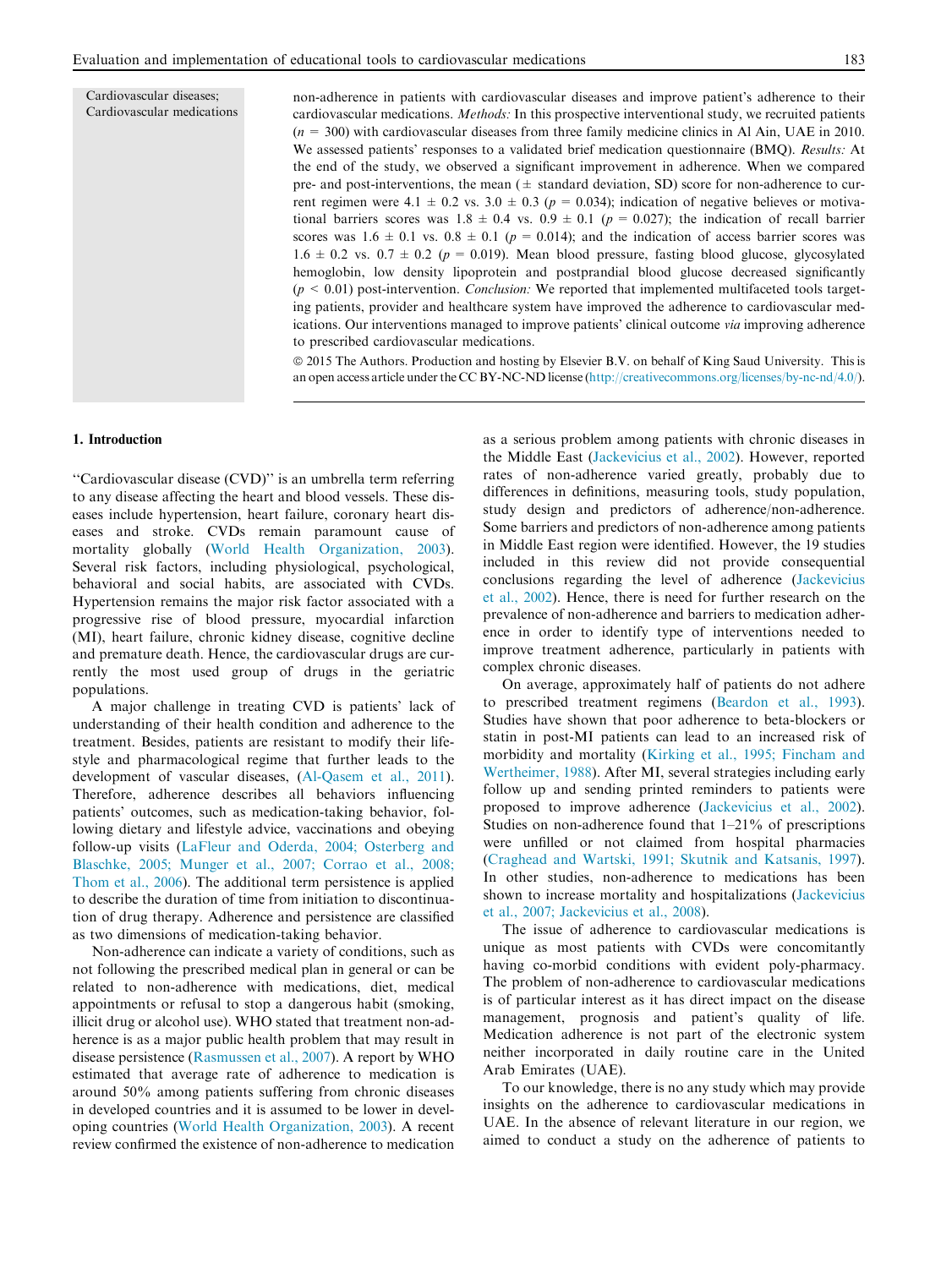<span id="page-2-0"></span>

|  |  |  |  | Table 1 Patient profile (survey respondents') with and without adherence to cardiovascular medications. |
|--|--|--|--|---------------------------------------------------------------------------------------------------------|
|--|--|--|--|---------------------------------------------------------------------------------------------------------|

| Parameter                                                  | $E, \dot{}^{\dagger}$ (%) | Adherence              |                  |             |
|------------------------------------------------------------|---------------------------|------------------------|------------------|-------------|
|                                                            |                           | Good score             | Poor score       |             |
| Age groups, [mean age $53 \pm 2.1$ (years)]                |                           |                        |                  |             |
| $20 - 49$                                                  | 142(47.3)                 | $93 \parallel (65.5)$  | 49(34.5)         |             |
| $50 - 79$                                                  | 158(52.7)                 | $89 \parallel (56.3)$  | 69 (43.7)        |             |
| Subtotal (at each parameter subrows)                       | 300(100.0)                | $182$    $(60.7)$      | 118(39.3)        | $*0.002$    |
| Gender                                                     |                           |                        |                  |             |
| Male [mean age $51 \pm 1.6$ (years)]                       | 146(48.7)                 | $91 \parallel (62.3)$  | 55 (37.7)        |             |
| Female [mean age $49 \pm 1.7$ (years)]                     | 154(51.3)                 | $101 \parallel (65.6)$ | 53 (34.4)        |             |
| Subtotal (at each parameter subrows)                       | 300(100.0)                | $192$    $(64.0)$      | 108(36.0)        | \$0.057     |
| Education                                                  |                           |                        |                  |             |
| School education                                           | 161(53.7)                 | $91$    $(56.5)$       | 70(43.5)         |             |
| University and post university                             | 139(46.3)                 | $101$    $(72.7)$      | 38(27.3)         |             |
| Subtotal (at each parameter subrows)                       | 300(100.0)                | $192$    $(64.0)$      | 108(36.0)        | $*_{0.037}$ |
| Marital status                                             |                           |                        |                  |             |
| Married                                                    | 266(88.7)                 | $163 \parallel (61.3)$ | 103(38.7)        |             |
| Single                                                     | 34(11.3)                  | $29$    $(70.6)$       | 5(29.4)          |             |
| Subtotal (at each parameter subrows)                       | 300(100.0)                | $192$    $(64.0)$      | 108(36.0)        | $*0.002$    |
| BMI (kg/m <sup>2</sup> )                                   |                           |                        |                  |             |
| Normal weight $\le 25$                                     | 62(20.6)                  | $43 \parallel (69.4)$  | 19(30.6)         |             |
| Over weight $> 25$ to $< 30$                               | 170(56.7)                 | $103$    $(60.6)$      | 67(39.4)         |             |
| Obese $> 30$                                               | 68 (22.7)                 | $46 \parallel (67.6)$  | 22(32.4)         |             |
| Subtotal (at each parameter subrows)                       | 300 (100.0)               | $192$    $(64.0)$      | 108(36.0)        | $*0.001$    |
| Disease type [duration of disease in years $(7 \pm 3.1)$ ] |                           |                        |                  |             |
| Diabetes                                                   | 58 (19.3)                 | $37 \parallel (63.8)$  | 21(36.2)         |             |
| <sup>†</sup> Hypertension, diabetes, and CVD               | 71(23.7)                  | 43    $(60.6)$         | 28 (39.4)        |             |
| Hypertension                                               | 78 (26.0)                 | 47    $(60.2)$         | 31(39.8)         |             |
| Hypertension and diabetes                                  | 93 (31.0)                 | $65 \parallel (69.9)$  | 28(30.1)         |             |
| Subtotal (at each parameter subrows)                       | 300(100.0)                | $192$    $(64.0)$      | 108(36.0)        | $*_{0.007}$ |
| Monthly income                                             |                           |                        |                  |             |
| $<$ 2900 US \$ ( $<$ 10, 000 Dirham)                       | 53 (17.6)                 | 20(37.7)               | $33$    $(62.3)$ |             |
| 2900–6000 US $\frac{1}{2}$ (10, 000 – 22,000 Dirham)       | 119(39.7)                 | $85 \parallel (71.4)$  | 34(28.6)         |             |
| 6000 US $\frac{1}{2}$ (> 22, 000 Dirham)                   | 128(42.7)                 | $87$   (67.9)          | 41(32.1)         |             |
| Subtotal (at each parameter subrows)                       | 300(100.0)                | $192$   $(64.0)$       | 108(36.0)        | $*0.012$    |

 $*$   $F =$  Frequency.

 $^{\dagger}$  (%) = percentage.

 $p > 0.05$ , || the highest percentage achieved in subrows, items within each scale were averaged after scoring.

cardiovascular medications and to intervene to the adherence of patients by improving patients' negative beliefs, motivational barriers, indication of recall barrier and indication of access barrier to adherence and the pattern of sustained improvement throughout the study period. Furthermore, we aimed to implement behavioral and educational tools that improve patient's adherence to their cardiovascular medications.

## 2. Methods

## 2.1. Ethics

The Al-Ain Medical District Human Research Ethics Committee (AMDHREC) has approved the study protocol. All subjects read the study information sheet and signed the informed consent prior to participation.

#### 2.2. Study design

The cross-sectional study was performed in three main Family Medicine Clinics (FMCs) in downtown in 2010. These FMCs were specialized on chronic diseases such as CVDs and diabetes. Patients were randomly selected from clinic chronic disease database, whereby; legible candidates were invited to join the study. The FMCs have standardized registry for patients with chronic diseases. We used this registry to select patients with CVDs, diabetes and poly-pharmacy. Patients of both genders with UAE nationality, over 20 years of age, with CVD diagnosis over 3 months, taking 4 or more medications for CVDs (4 corresponds to the mean number of prescribed drugs in cardiology and medical clinic in Al Ain hospital, Al Ain-UAE) were included in the study ([Elnour et al., 2008;](#page-6-0) [Andrew et al., 2003\)](#page-6-0). Pregnant women, patients with debilitating diseases were excluded from the study.

 $p < 0.05$ .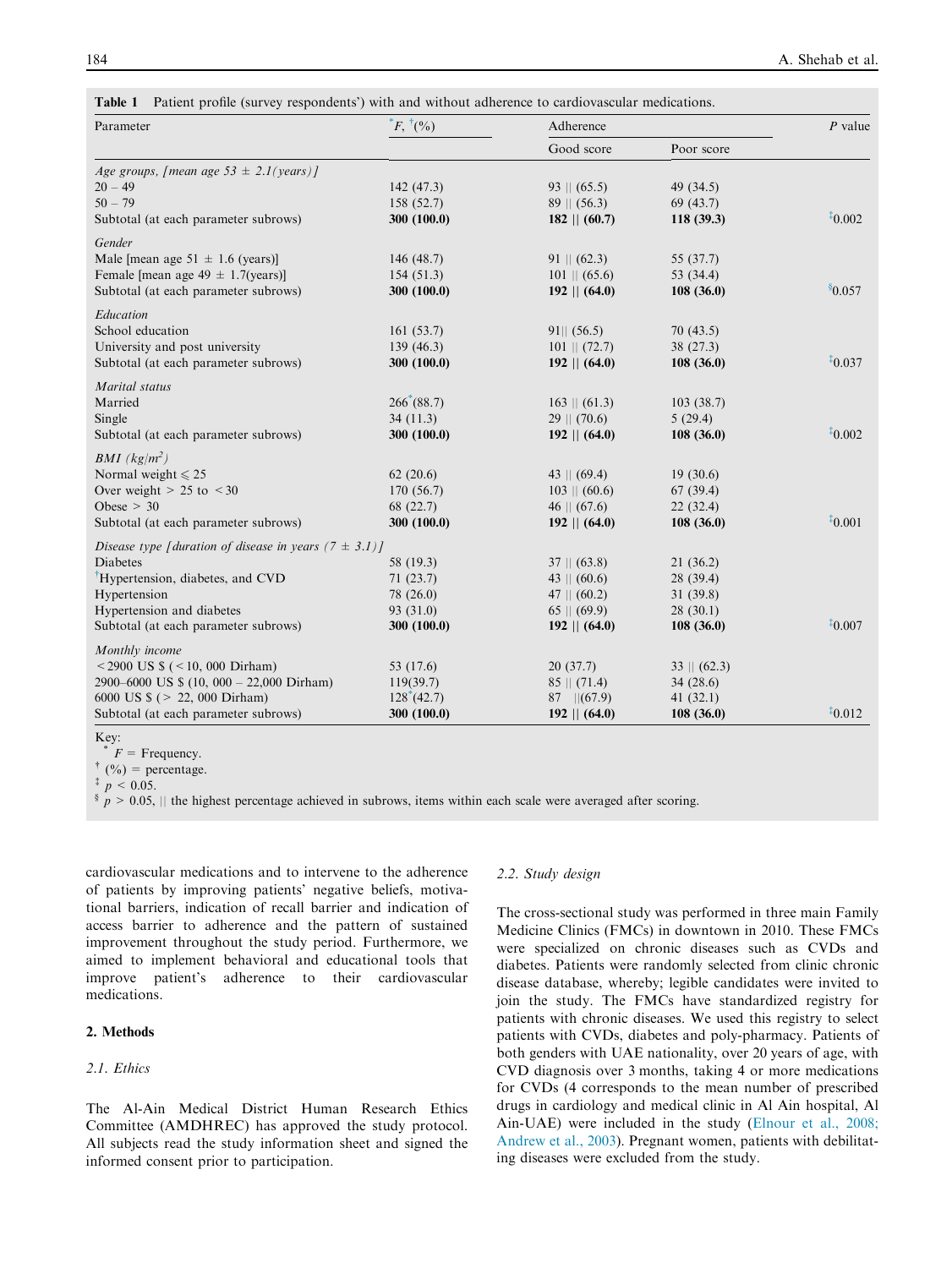<span id="page-3-0"></span>

| Table 2 |  |  | Brief Medication Questionnaire (BMQ) scale scores. |  |  |
|---------|--|--|----------------------------------------------------|--|--|
|---------|--|--|----------------------------------------------------|--|--|

| Assessment interval $\rightarrow$<br>Scale parameter | Question as<br>per BMQ<br>Appendix<br>A | Total<br>score<br>of<br>items | Mean<br>score<br>baseline | Mean score<br>at 3 months | Mean score<br>at 6 months | Mean score<br>at 9 months | Mean score<br>at 12 months | $p$ value<br>(Post<br>hoc) |
|------------------------------------------------------|-----------------------------------------|-------------------------------|---------------------------|---------------------------|---------------------------|---------------------------|----------------------------|----------------------------|
| A. Indication of non-adherence                       | <b>Questions</b>                        | 5                             | $4.1 \pm 0.2$             | $3.9 \pm 0.2$             | $3.6 \pm 0.3$             | $3.1 \pm 0.4$             | $3.0 \pm 0.3$              | 0.034                      |
| with current drug regimen                            | la to le                                |                               |                           |                           |                           |                           |                            |                            |
| <b>B.</b> Indication of negative                     | <b>Questions</b>                        | 2                             | $1.8 \pm 0.4$             | $1.7 \pm 0.5$             | $1.4 \pm 0.2$             | $1.2 \pm 0.4$             | $0.9 \pm 0.1$              | 0.027                      |
| beliefs or motivational barriers                     | g, and 2a                               |                               |                           |                           |                           |                           |                            |                            |
| C. Indication of recall barrier                      | <b>Questions</b>                        | 2                             | $1.6 \pm 0.1$             | $1.6 \pm 0.1$             | $1.4 \pm 0.2$             | $1.0 \pm 0.3$             | $0.8 \pm 0.1$              | 0.014                      |
|                                                      | 1c and 3b                               |                               |                           |                           |                           |                           |                            |                            |
| <b>D.</b> Indication of access barrier               | <b>Questions</b>                        | 2                             | $1.6 \pm 0.2$             | $1.5 \pm 0.1$             | $1.2 \pm 0.2$             | $0.8 \pm 0.3$             | $0.7 \pm 0.2$              | 0.019                      |
|                                                      | 3c and 3e                               |                               |                           |                           |                           |                           |                            |                            |

Key: The values of p compared baseline data with post-interventions data (at 3, 6, 9 and 12 months);  $\dagger \mathbf{B}$  = regarding efficacy, bothersome side effects, other concerns regarding a given drug and its effects. C. Indication of recall barrier  $=$  about potential difficulties remembering.  $D$ . Indication of access barrier = 1. Report any difficulty paying for medications 2. Report any difficulty getting refills in time.

Patients visiting the FMCs have regular monthly follow-up for the chronic diseases management strategy. We stratified patients considering the duration of drug treatment and number of years since diagnosis of CVDs. We utilized a calculation method to draw a reasonable sample for our population. We used 90% confidence level (90% actual mean falls within our confidence interval), 0.5 standard deviation (expected variance), and a margin of error (confidence interval) of  $\pm 5\%$  (higher or lower than population mean our sample mean may fall).  $90\% - Z$  Score = 1.645;  $(1.645)^2 \times 0.5(0.5)$  $(0.05)^2$ ,  $(2.7 \times 0.25)/0.0025 = 270$ . The needed sample size was estimated to be 270; however, we have increased this to 300 patients to allow for any dropouts. Therefore, we have recruited patients with CVDs  $(n = 300)$  from three FMCs in Al Ain city, UAE. These patients were prospectively followed for one year and data were reported for every patient at 3, 6, 9 and 12 months.

Patients' responses were assessed with a validated brief medication questionnaire (BMQ). Additionally, fasting blood glucose (FBG), postprandial blood glucose (PPBG), glycosylated hemoglobin (HbA1c), low density lipoprotein (LDL) and blood pressure (BP) were measured before and after the interventions. Baseline qualitative and quantitative data were collected for each patient from their medical files and via the questionnaires. Baseline assessment involved evaluation of each patient's BMQ. The baseline characteristics of the study population involved the identification and numbering of prescribed cardiovascular drugs. Patients were taking multiple numbers and doses of cardiovascular drugs for years. They did not receive any form of medication adherence advice, nor were examined for non-adherence.

#### 2.3. The educational and behavioral interventions

The conceptual frame work of the interventions was extrapolated from the theory of planned behavior (TPB) with more integration of health belief model. The educational and behavioral tools have targeted patient's (health literacy, education, complexity of medications and socioeconomic status), health professional's (communication skills and behavioral support) and the healthcare system (practice environment, pharmacy ordering and refill system, access, educational materials and electronic health record). The interventions plan (clinical guidelines, information system, and team work) was introduced in one month after baseline (interventions), and thereafter reinforced once every three months for one year [\(Appendix A\)](#page-5-0).

#### 2.4. Brief medication questionnaire  $(BMQ)$  validity

The BMQ is a self-reporting tool used to identify patients at risk of non-adherence. In our study we used validated BMQ tool to assess adherence to cardiovascular medications, [\(Cherry et al., 2008](#page-6-0)). The tool includes a ''5-Item Regimen Screen'' ([Appendix B\)](#page-5-0) that asks patients how they took each medication in the past week, a ''2-Item Belief Screen'' that asks about drug effects and bother some features, and a ''2-item Recall Screen'' about potential remembering difficulties. Validity of the BMQ has been previously tested [\(Svarstad](#page-6-0) [et al., 1999](#page-6-0)). The adherence risk score (ARS) measures the number of present adherence risk factors and is constructed by adding the subtotals listed above (Subtotal  $A +$  Subtotal  $B +$  Subtotal C + Subtotal D = ARS) ([Cherry et al., 2008](#page-6-0)). The ARS ranges from 0 to 4, with ''0'' indicating non-self-reported non-adherence or barriers to adherence and ''4'' indicating presence of self-reported non-adherence and three types of barriers (Belief or Motivational barrier, Recall barrier, and Access barrier). The original English version of BMQ was translated into Arabic language, piloted and tested for psychometric component and the Cronback Alpha was found to be 0.73. An official written permission for using the BMQ was obtained from the original BMQ authors [\(Svarstad](#page-6-0) [et al., 1999\)](#page-6-0).

#### 2.5. Outcome measures

The primary outcome was the improvement in responses to BMQ scores (at 3, 6, 9 and 12 months after the interventions). The secondary outcomes were disease-related as fasting blood glucose (FBG), postprandial blood glucose (PPBG), glycated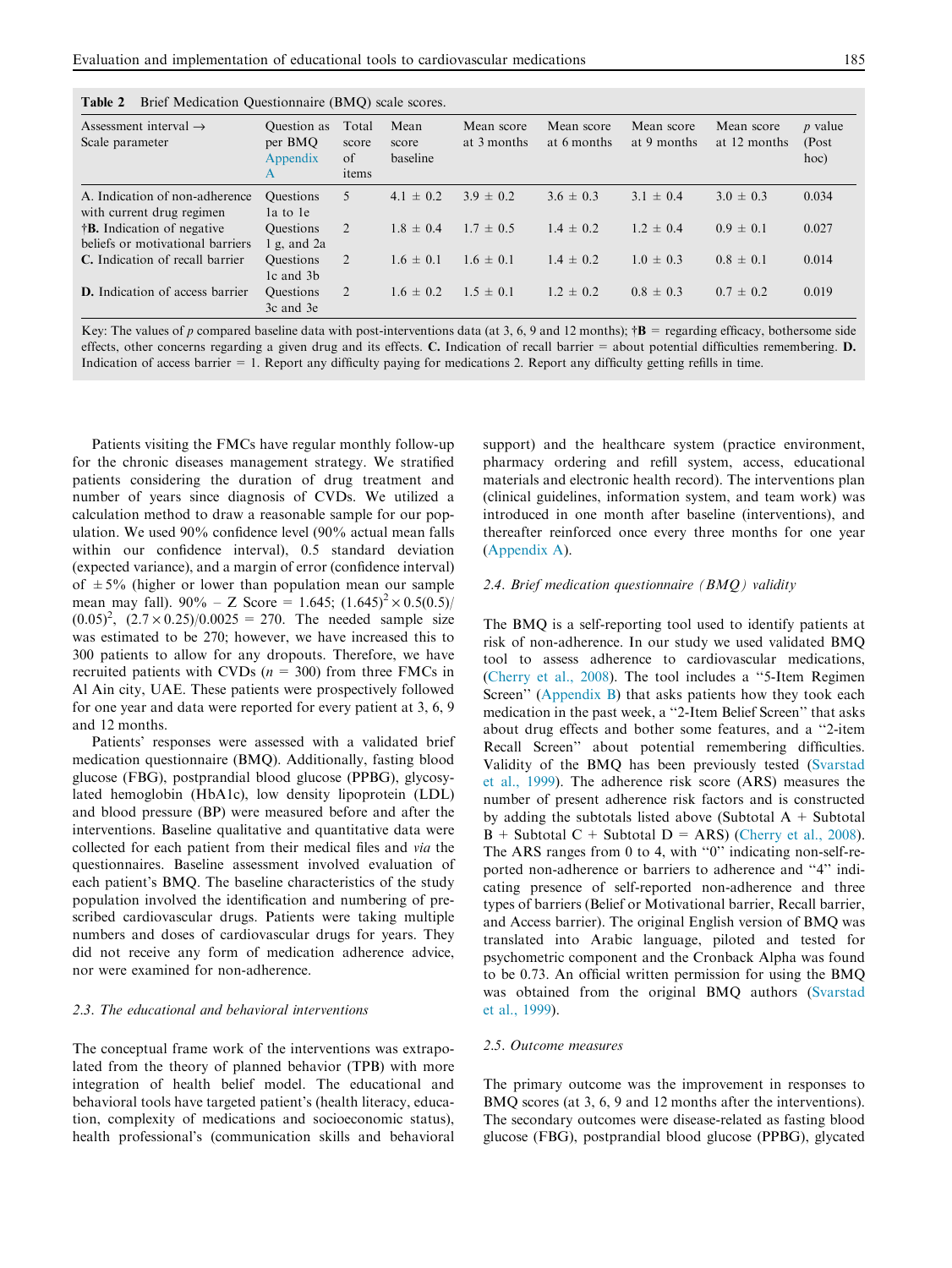#### <span id="page-4-0"></span>Table 3 Medications and clinical parameters.

| Parameter                                                             | $E, \dot{}^{\dagger} (%)$ | Adherence                   | $P$ Value             |          |
|-----------------------------------------------------------------------|---------------------------|-----------------------------|-----------------------|----------|
|                                                                       |                           | Good (score)                | Poor (score)          |          |
| Drug classes                                                          |                           | $E, \dot{}^{\dagger} ( \%)$ | $E, \,^{\dagger}$ (%) |          |
| Cardiovascular medications                                            | 300 (100.0)               | $233$    $(77.7)$           | 67(22.3)              | $*0.003$ |
| Antidiabetic medications                                              | 58 (19.3)                 | 37   (63.8)                 | 21(36.2)              | $*0.049$ |
| <b>Statins</b>                                                        | 213                       | 110   (51.6)                | 103(48.4)             | $*0.032$ |
| Fasting Blood Glucose Mean $\pm$ SD                                   | 300 (100.0)               | $178$    $(59.3)$           | 122(40.7)             | $*0.01$  |
| [Baseline 10.6 $\mu$ mol/L to 8.0 $\mu$ mol/L at 12 months]           |                           |                             |                       |          |
| Post-prandial blood glucose Mean $\pm$ SD                             | 300 (100.0)               | $183$    $(61.0)$           | 117(39.0)             | $*0.006$ |
| [Baseline 11.4 $\pm$ 0.6 µmol/L to 8.6 $\pm$ 0.5 µmol/L at 12 months] |                           |                             |                       |          |
| Glycosylated hemoglobin Mean $\pm$ SD                                 | 300 (100.0)               | $194$    $(64.7)$           | 106(35.3)             | $*0.02$  |
| [Baseline 8.9 $\pm$ 0.3% to 7.4 $\pm$ 0.4% at 12 months]              |                           |                             |                       |          |
| Low Density Lipoprotein Mean $\pm$ SD                                 | 300 (100.0)               | $169$    $(56.3)$           | 131(43.7)             | $*0.002$ |
| [Baseline 3.1 $\pm$ 0.04 µmol/L to 2.7 $\pm$ 0.01; at 12 months]      |                           |                             |                       |          |
| Systolic BP (mmHg) Mean $\pm$ SD                                      | 300 (100.0)               | 216   (72.0)                | 84 (28.0)             | $*0.027$ |
| [Baseline 143.0 $\pm$ 15.0 mmHg to 132 $\pm$ 10.7 mmHg at 12 months]  |                           |                             |                       |          |
| Diastolic BP (mmHg) Mean $\pm$ SD                                     | 300 (100.0)               | 207   (69.0)                | 93 (31.0)             | $*0.023$ |
| [Baseline 97.0 $\pm$ 12.0 mmHg to 83 $\pm$ 8.7 mmHg at 12 months]     |                           |                             |                       |          |

Target blood pressure  $=$  <130/80 mmHg for people with diabetes.

 $\S p > 0.05$ , ||the highest percentage achieved in subrows, items within each scale were averaged after scoring.

Key:

 $F = F$  Frequency.

 $^{\dagger}$  (%) = percentage.

 $p < 0.05$ .

hemoglobin (HbA1c), low density lipoprotein-cholesterol (LDL-C) and blood pressure (BP).

#### 2.6. Data analysis

Data analysis was carried out using the Statistical Package for Social Sciences, version 20 (SPSS Inc., Cary, NC, USA). Data were presented as proportions, means with standard deviations  $(\pm SDs)$  when appropriate. Differences in categorical variables within respective comparison age and gender groups and poor vs. good adherence were analyzed using chi-squared test. The continuous variables (FBG, PPBG, HbA1c, LDL-C and BP) were analyzed using one way analysis of variance. The BMQ scores at the different assessment intervals were analyzed by using chi-squared test. We performed regression analysis (significance was by  $F$ -test, followed by  $t$ -tests of individual important parameters) to identify the variable relationship (adherence ARS) with non-adherence to cardiovascular medications. P values  $\leq 0.05$  were considered significant.

## 3. Results

We did not experience any dropouts through the study. The demographic and anthropometric characteristics of the participants were shown in [Table 1](#page-2-0). The mean age was  $53 \pm 2.1$  years. For the subjects with or without multiple cardiovascular risk factors adequate adherence was found to be 69.9% and 30.1%, respectively. The correlation between adherence and patient's income was statistically significant among intermediate and high income patients. However, no such relation was documented in low income patients ([Table 1](#page-2-0)).

#### 3.1. Indication of non-adherence with current drug regimen

#### 3.1.1. Brief medication questionnaire (BMQ)

BMQ scale mean scores  $(\pm SD)$  at baseline (total scores = 5.0) have revealed positive indication of non-adherence with cardiovascular medications as indicated by mean score of  $4.1 \pm 0.2$ . The reasons for this nonadherence were as follows (in descending order): missed dose/doses, missed day(s), patient failed to mention or list their prescribed drug(s) and patient stopped or interrupted treatment for different reasons ([Table 2\)](#page-3-0). The adherence risk score (ARS) yielded an estimate of  $3.1 \pm 0.2$  for the number of adherence risk factors present which indicated the presence of self-reported non-adherence and three types of barriers (Belief or Motivational barrier, Recall barrier, and Access barrier). However, after interventions the ARS mean scores improved over time for the different assessment periods:  $2.9 \pm 0.1$ ,  $2.4 \pm 0.1$ ,  $1.8 \pm 0.1$  and  $1.4 \pm 0.2$  at 3, 6, 9, and 12 months; respectively. The screen of indication of negative beliefs or motivational barriers to adherence was represented by efficacy, bothersome side effects, other concerns regarding a given drug and its effects (total scores  $= 2.0$ ) and was reported at baseline with mean scores (1.8  $\pm$  0.4), ([Table 2](#page-3-0)). The indication of "Recall barrier'' was addressed using two questions: whether patient received multiple doses regimen (2 or more times/day) and/or reports any difficulty remembering his/her medications. Indication of "Recall barrier" (total scores  $= 2.0$ ) was reported at baseline with mean scores (1.6  $\pm$  0.1), which have indicated the presence of Recall barriers ([Table 2\)](#page-3-0).

In order to address ''Access barrier'', we have used two questions:1. Report any difficulty paying for medications 2. Report any difficulty getting refills in time. Indication of Access barrier (total scores  $= 2.0$ ) was reported at baseline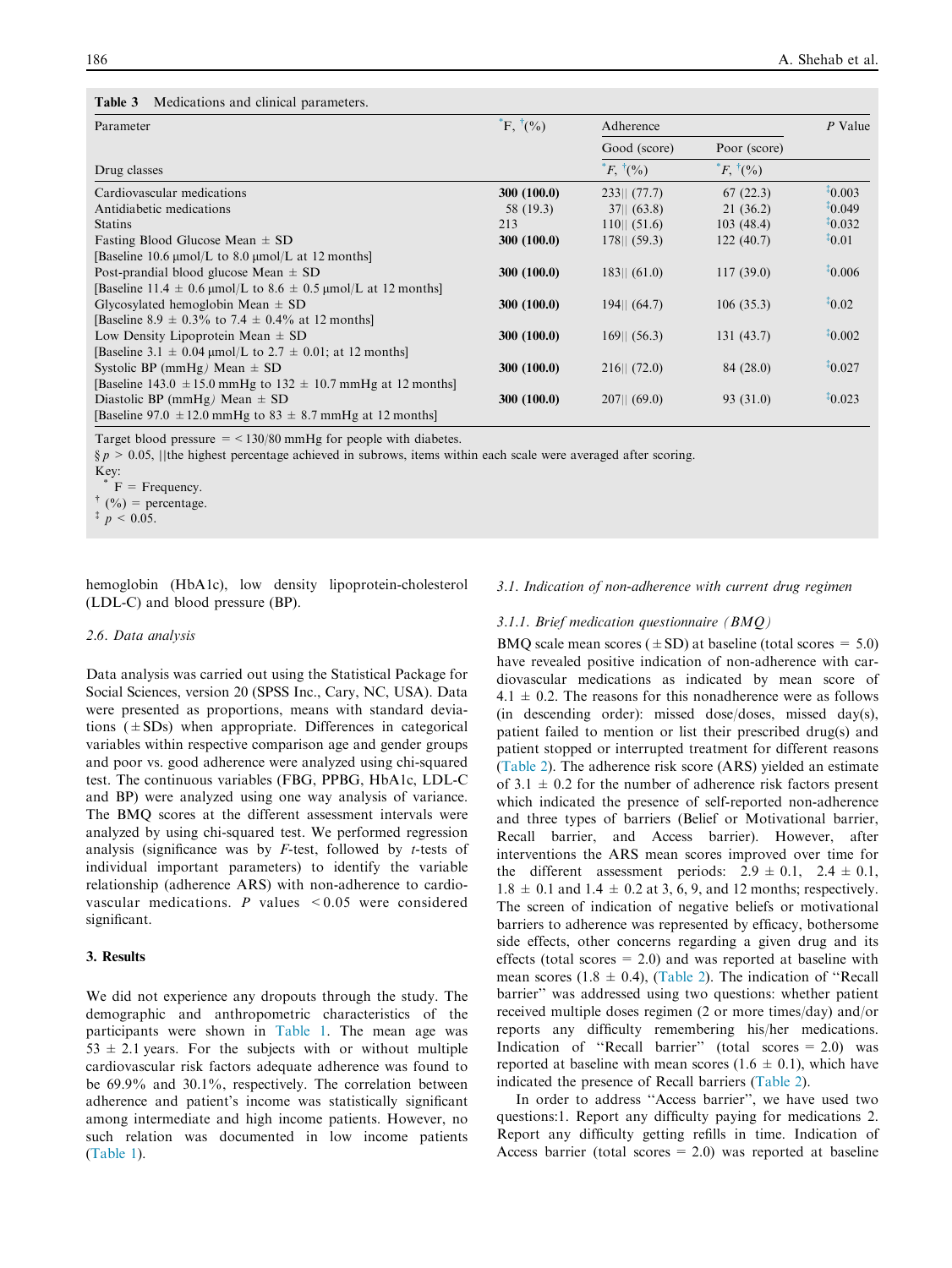<span id="page-5-0"></span>with mean scores  $(1.6 \pm 0.2)$ . The results indicated the presence of Access barriers (difficulty paying for medications) as hindrance to adherence to cardiovascular medications [\(Table 2](#page-3-0)). After interventions, the mean scores on this domain improved over time for the different assessment periods:  $1.5 \pm 0.1$ ,  $1.2 \pm 0.2$ ,  $0.8 \pm 0.3$  and  $0.7 \pm 0.2$  at 3, 6, 9 and 12 months, respectively ([Table 3](#page-4-0)).

#### 4. Discussion

Cardiovascular diseases and hypertension are associated with enormous economic and personal burden through increased risk of stroke and kidney disease ([Cherry et al., 2008; James](#page-6-0) [et al., 2014; Go et al., 2013](#page-6-0)). The treatment of CVDs has been unequivocally shown to positively impact patient-related outcomes leading to reductions in stroke and heart failure [\(Chobanian et al., 2003\)](#page-6-0).

In the current study, the predicting and estimated risk factors for non-adherence to prescribed cardiovascular medications were identified. Considering gender, our results indicated that males were less compliant with cardiovascular medications than females ([Wang et al., 2005](#page-6-0)).Besides, education and high income also provide good adherence to drug regimens.

In patients who are treated with cardiovascular drug regimens, we have identified contributory factors to nonadherence as missed treatment doses or day(s), failure to report non-adherence, or interrupted treatment regimens. Besides, we have found 40% more adherence in patients over 65 years as compared to those under 65 years, which was in contrast to the study by [Monane et al., \(1996\)](#page-6-0).

Healthcare professionals have to shorten regimens where possible [\(Murphy et al., 2003; Black, 1999](#page-6-0)). Besides, they must educate their patients about the significance of adhering to their prescribed regimens. In accordance with currently available evidence, our findings highlighted that some patients lack medication knowledge and this is the major cause for poor adherence ([Mini et al., 2012](#page-6-0)). In general, poly-pharmacy has major impact on adherence to cardiovascular medications [\(Stone et al., 2001; Golin et al., 2002\)](#page-6-0) and the most frequent reason for non-adherence was multiple medications (polypharmacy) herein. Our current interventions succeeded in weaning patients' negative beliefs, improving motivational barriers, indication of recall barrier and indication of access barrier to adherence and the improvement was sustained throughout the study period.

A retrospective study reported that compared to concurrent two-pill therapy single-pill combination therapy (contained in one pill dosage form) provided 20% higher adherence and more subjects from the single-pill combination therapy continued to take prescribed medication for 12 months [\(Dezii, 2000; Haynes et al., 2008](#page-6-0)). In an electronic monitoring study conducted on 149 patients receiving cardiovascular medications, only dosing frequency ( $p = 0.0001$ ) but not drug class  $(P = 0.71)$  was associated with medication adherence in the adjusted analysis. The authors have suggested that providers may consider using once daily formulations to optimize adherence and should assess adherence among all treated patients with uncontrolled hypertension ([Moise et al., 2014](#page-6-0)). Thus, a plausible strategy to improve adherence to medications may include considering a combination single-pill therapy where applicable. In another study conducted by [Castellano](#page-6-0) [et al. \(2014\)](#page-6-0), the researchers suggested that use of a poly-pill strategy met the primary end point for adherence for secondary prevention following an acute MI ([Castellano](#page-6-0) [et al., 2014a](#page-6-0)). This was also evident for present study patients with poly-pharmacy and multiple adherence risk factors. Major trials are being conducted and they will hopefully provide definitive evidence on the efficacy of the poly-pill in reducing cardiovascular events in a cost-effective manner. The results of these trials will determine whether a poly-pill strategy can suppress the CVD pandemic and will potentially provide the evidence to implement in cost-effective, easy, simple, and innovative solution for the global burden of CVDs [\(Castellano et al., 2014](#page-6-0)).

Another interesting finding in our study was a remarkable decrease in mean values of FBG, PPBG, HbA1c, LDL and BP, which may be attributable to the interventions and the strict follow up of patient's adherence issues throughout the study period. Therefore, patients with CVDs should also be informed particularly by their pharmacists that adherence can improve specific blood markers for both for CVDs and diabetes.

The use of multifaceted approach comprising of educational and behavioral tools to improve adherence to cardiovascular medications was applied in the present study. Another important point is that the prospective follow up of patients and enforcement of successive structured interventions were succeeded in patients who were not adhering to cardiovascular medications. Besides, subsequent respective measures were deployed. However, our sample population may not be representative of general practitioner clinics and rather more like the specialized clinics as it is drawn from FMC targeting only patients with CVDs.

In conclusion, the study outcomes have direct influence on health policy, medication safety practices and clinical outcomes of patients with CVDs. The behavioral and educational interventions deployed in this study can be friendly used by healthcare providers in UAE and in similar settings for further improving adherence to cardiovascular medications. Similar studies with higher number of randomized subjects are needed to improve patient adherence in Middle East, particularly in UAE.

#### Appendix A. Supplementary material

Supplementary data associated with this article can be found, in the online version, at [http://dx.doi.org/10.1016/j.jsps.2015.](http://dx.doi.org/10.1016/j.jsps.2015.02.022) [02.022](http://dx.doi.org/10.1016/j.jsps.2015.02.022).

#### References

- [Al-Qasem, A., Smith, F., Clifford, S., 2011. Adherence to medication](http://refhub.elsevier.com/S1319-0164(15)00060-2/h0010) [among chronic patients in Middle Eastern countries: review of](http://refhub.elsevier.com/S1319-0164(15)00060-2/h0010) [studies. East Mediter. Health J. 17, 4](http://refhub.elsevier.com/S1319-0164(15)00060-2/h0010).
- [Andrew, M.P., Liza, T., Finley, R., 2003. Meta-analysis of trials of](http://refhub.elsevier.com/S1319-0164(15)00060-2/h0090) [interventions to improve medication adherence. Am. SocHealth-](http://refhub.elsevier.com/S1319-0164(15)00060-2/h0090)[Syst. Pharm. 60, 657–665.](http://refhub.elsevier.com/S1319-0164(15)00060-2/h0090)
- [Beardon, P.H., McGilchrist, M.M., McKendrick, A.D., et al, 1993.](http://refhub.elsevier.com/S1319-0164(15)00060-2/h0050) [Primary non-compliance with prescribed medication in primary](http://refhub.elsevier.com/S1319-0164(15)00060-2/h0050) [care. BMJ 307, 846–848.](http://refhub.elsevier.com/S1319-0164(15)00060-2/h0050)
- [Black, H.R., 1999. Will better-tolerated antihypertensive agents](http://refhub.elsevier.com/S1319-0164(15)00060-2/h0135) [improve blood pressure control? JNC VI revisited. Am. J.](http://refhub.elsevier.com/S1319-0164(15)00060-2/h0135) [Hypertens. 12, 225S–230S](http://refhub.elsevier.com/S1319-0164(15)00060-2/h0135).